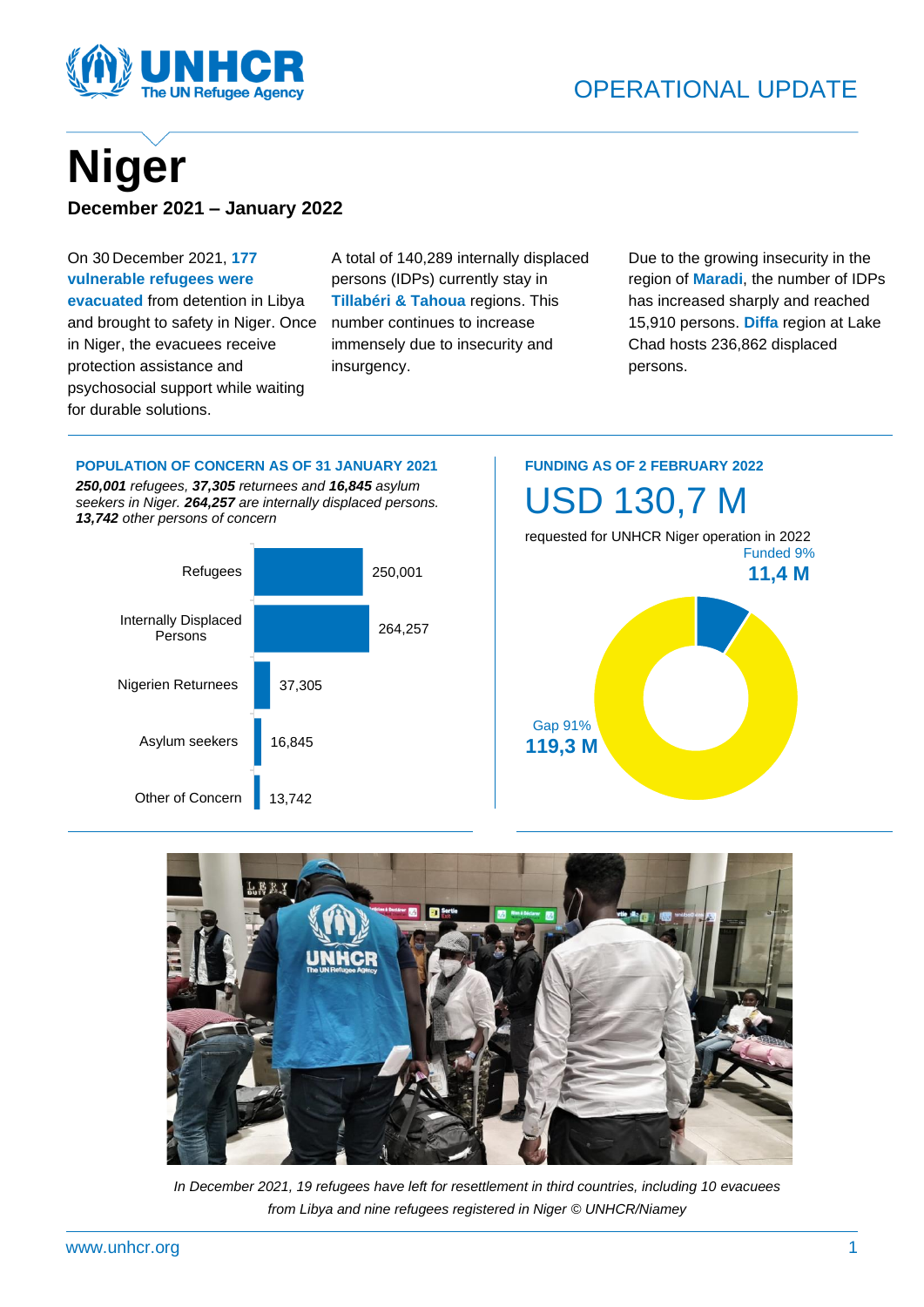

# Operational context

Despite various conflicts in some of its neighbouring countries, **Niger has always kept its borders open and is one of the most welcoming countries in the world**, currently hosting 250,001 refugees and asylum seekers, with 75% coming from Nigeria, 20 % from Mali, 4 % from Burkina Faso, and 1% from other countries. Furthermore, there are more than 300,000 IDPs and Nigerien Returnees residing in Niger.

UNHCR's work in Niger focuses on the **protection, assistance, and solutions** for persons of concern, with particular attention to women, children and other persons with specific needs guided by a **communitybased approach.** UNHCR also supports the Nigerien authorities in the search for **durable solutions** for displaced communities in Niger.

# Key Achievements

## The Central Sahel Situation (Tillaberi & Tahoua regions)

### Tillaberi region

UNHCR and the Government of Niger have developed a **joint strategy to further integrate Malian refugees** (61,487 as of January 2022) into the country and to find alternatives to camps in the Tillabéri region. With the support of development actors, Malian refugees and host communities have access to land, housing, and livelihood opportunities, while national health, education and water infrastructures are being reinforced. To further strengthen peaceful co-existence between the different populations, UNHCR aims to bring the populations together through 'common areas', such as village stores, cattle feeding areas, as well as through various mixed community committees.

Within the framework of the joint ILO/UNHCR project, a domestic waste collection and sorting centre and a basket making centre have been set-up for refugees and host community members in Ayorou. Thanks to this project, refugees & host communities work together to produce bricks and baskets.



*In Tillaberi region, refugees use solid waste to produce bricks and baskets © UNHCR*

Since early 2020 to date, UNHCR Niger has received **13,737 Burkinabe refugees** in the Tillabéri region. However, this number may be higher due to lack of access to areas where they have settled.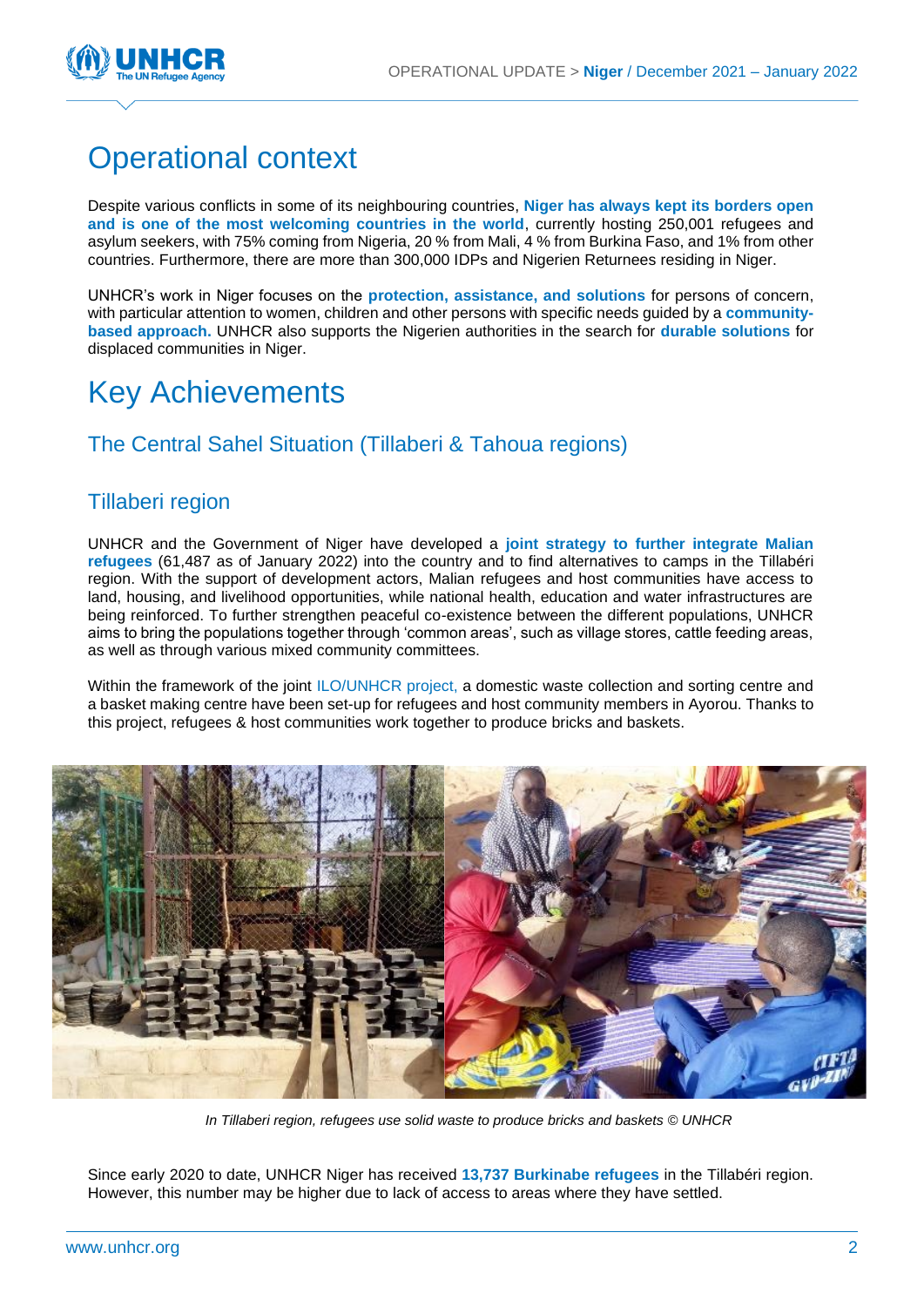

From December 2021 to January 2022, in Tillabery, UNHCR and its partners have provided medical health care to more than 5,000 individuals, including 10% with critical conditions, who had to be hospitalized.

# Tahoua region

In December 2021, UNHCR has distributed non-food items and emergency shelter kits to **511 Nigerian refugee and Nigerien returnee** households who recently arrived in Tahoua. Furthermore, UNHCR has also distributed 94 baby-kits to families.

UNHCR and its health partners have strengthened their presence in Tahoua region after the closure of the Refugees Hosting Area (Intikane) ensuring the continuous access to medical care at the health centre of *Telemces*s. In December 2021, a total of 15,659 persons have been receiving medical consultations, out of which 1,385 have been hospitalized.

In January 2022, UNHCR has **trained 70 refugees in animal breeding and small business techniques**. Regarding access to microfinance institutions, loans were provided to three groups in Tahoua. Furthermore, two banks for livestock fodder have opened in Tillia and Tassara. In January 2022, UNHCR has distributed a total of 1,657 emergency shelter kits, 1,000 NFI kits, 499 dignity kits, and 400 baby kits to community members in Tillia, Tassara, and 16 villages in the department of Madaoua.

## The Lake Chad Situation (Diffa and Maradi regions)

## Diffa region

To date, there are almost **236,943 forcibly displaced persons residing** in the Diffa region (including **130,023 refugees, 67,817 IDPs, 35,491 returnees and 3,612 asylum seekers**). Many of them have been displaced twice or multiple times already. Most of the persons live in spontaneous settlements or sites or together with the host communities. *Sayam Forage*, the only actual camp in Diffa, hosts more than **32,228 people**, and is managed by UNHCR.

Regarding shelter, during the year 2021, UNHCR distributed **emergency shelters to 851 households** and assisted **500 households in Sayam Forage camp with construction kits** (plastic sheeting, square tubes, doors, and windows) to support persons to upgrade their homes. Some other 621 households living outside the camp have been assisted with social housing construction using interlocking stabilised soil bricks (ISSB).

In December 2021, UNHCR has distributed solar lamps to 40 persons living with specific needs living in *Sayam Forage* camp. In addition, the refugees produced 675 kg of ecological charcoal briquettes, which were distributed to 419 households living in the camp at a rate of just over 1.5 kg per household. Through a partnership with the Minister of Public Health, Population and Social Action (MSP/P/AS) and the partner APBE, UNHCR is providing primary health care assistance, including reproductive health, to all persons of concern in Diffa. In December 2021, **2,161 refugees received** medical consultations and **47 of them were evacuated** to regional hospital health structures.

On 3 December, UNHCR has celebrated the **International Day of Persons living with Disabilities,**  raising awareness among 1,036 refugees, 396 returnees and 76 asylum seekers living in *Sayam Forage* camp on the rights to education and decent employment. UNHCR has also organised awareness raising activities on prevention and response to Covid-19, **child protection-, and GBV related matters**, such as early and forced marriage, physical assault, and domestic violence, reaching almost 5,000 persons in the refugee camp of *Sayam Forage*, and in the sites of Djori Koulo, Awaridi, N'Guel Madou Mai, as well as in the towns of Mainé-Soroa, N'guiguimi and Diffa.

### Maradi region

For more than two years, conflict in north-western Nigeria **has forced more than 80,000 Nigerians** to flee to the Maradi region in Niger. In addition, repeated intrusions of armed bandits on the Nigerien territory have triggered internal displacement of around 26,000 people. Armed criminal gangs operate regularly on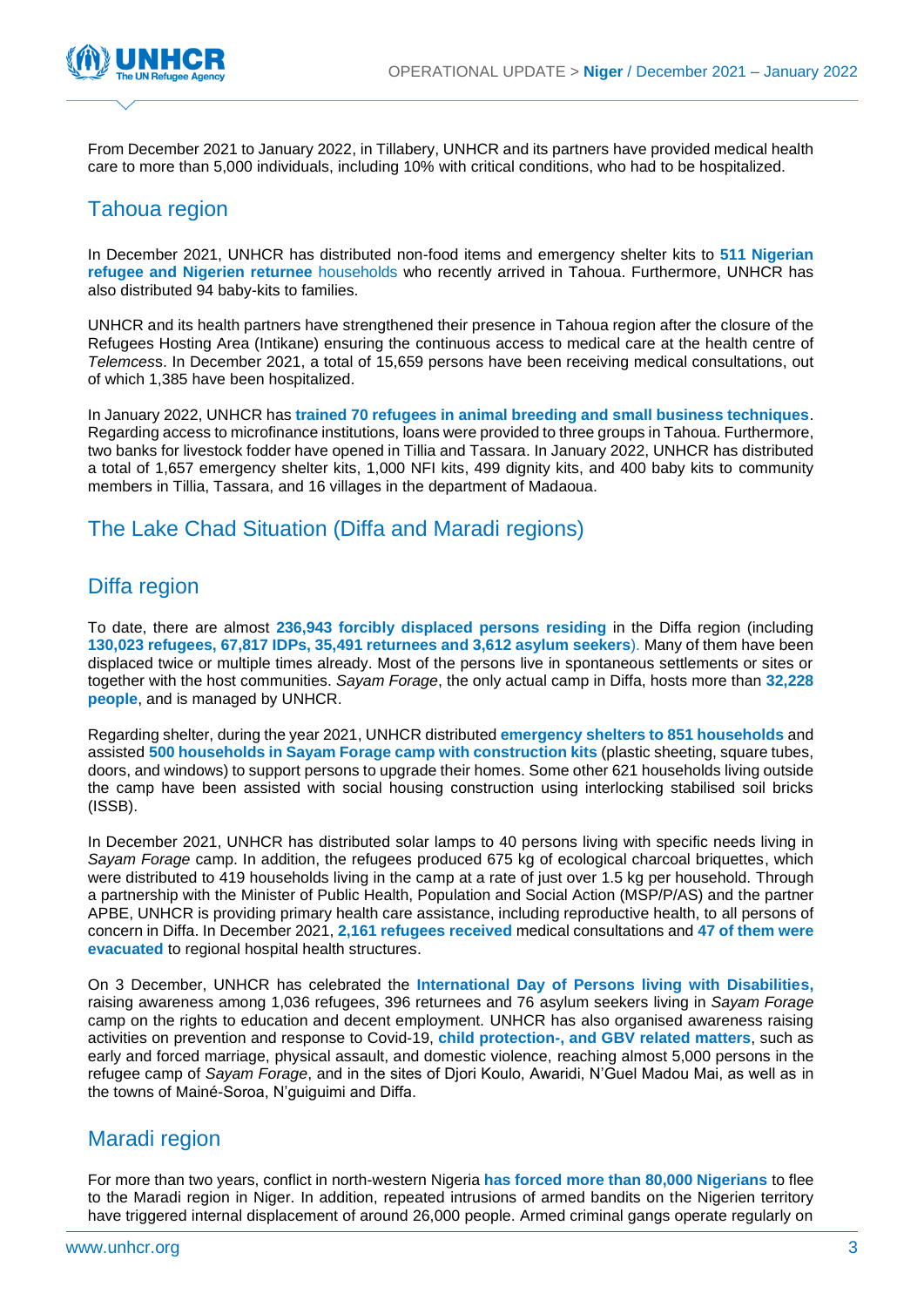

both sides of the border mainly targeting farmers and breeders and conduct kidnapping with the objective of ransom.

The overall strategic direction of **UNHCR's response in Maradi is to relocate refugee communities away from the border to ensure their safety**, while at the same time, easing the pressure from the host communities. Subsequently, sites have been built in nearby rural villages and services were reinforced for both, the refugee - as well as the host communities, such as access to water, health services, education, and protection assistance.

UNHCR has **relocated 3,972 households of 17,713 individuals** far away from their first entry points to safe and to secured villages where protection services are available. Thus, UNHCR has relocated Nigerian refugees to three "villages of opportunity". These include 7,919 refugees in Chadakori: 5,434 in Dan Dadji Makaou and 4,360 in Garin Kaka. But recent regional authority measure suspended the relocation process until further notice.



*Ai, a Nigerian refugee of 44, widow and mother of seven children, who fled bandit attacks from her village in northern Nigeria in 2019 and who has been relocated by UNHCR to the "village of opportunity of Chadakori" has started a small business that helps her recover her smile © UNHCR / Moustapha Djibrilla*

### Mixed movements situation (Agadez)

### Agadez

Niger has become a major hub for mixed movements northwards to Libya, Algeria, and the Mediterranean, while at the same time witnessing an increasing number of people fleeing Libya or being deported from Algeria to Niger. **These migratory flows constitute mixed movements, including economic migrants as well as persons in need of international protection.** UNHCR's main objective is to ensure that the latter have access to protection, receive assistance and have access to asylum. Therefore, UNHCR Niger invests in **the structural strengthening of the Nigerien asylum system** and implements **all the needed activities to support and assist beneficiaries in the region.** Moreover, UNHCR assists people under its mandate and aims to find durable solutions, such as **resettlement, local integration, or voluntary return** to the country of origin if the security conditions allow. Complementary legal pathways, such as family reunification, study visa or humanitarian evacuations are also examined.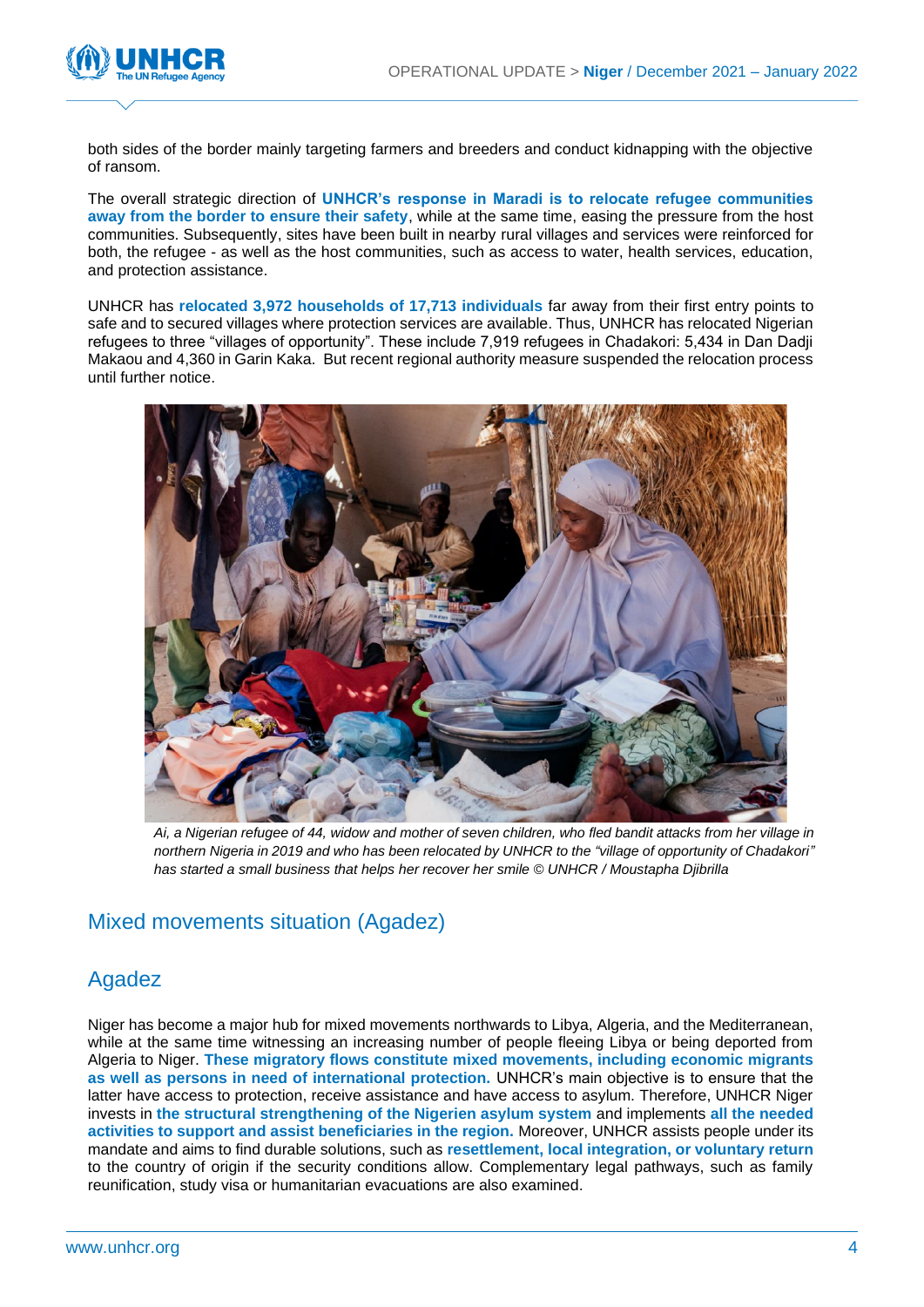![](_page_4_Picture_1.jpeg)

With the support of IOM, NGO partners and the Government of Niger, UNHCR identifies asylum seekers within the migratory flows and provide them with adequate information and tailored assistance. As of 14 January 2022, UNHRC and its partners have identified and biometrically registered **2,137 individuals** in need of international protection. The most vulnerable are currently hosted in **two guesthouses in Agadez** where they benefit from a protection response and assistance, while the others are hosted in the **Humanitarian Centre** built in the outskirt of the city.

From December 2021 to January 2022, UNHCR and its partner APBE conducted 502 awareness-raising sessions reaching 1,075 individuals on peaceful coexistence, personal and environmental hygiene, community coexistence within the Humanitarian Center, and on Covid-19. UNHCR and COOPI also organized 481 **recreational and cultural activities** (music, dance, card games, checkers, volleyball, soccer, gymnastics, etc.). These activities reached 2,090 people, including 478 women, 512 men, 609 girls and 491 boys. In addition, INTERSOS provided psycho-social support to **4,263 individuals through 311 psychosocial sessions.**

UNHCR has provided first and secondary health care to all refugees and asylum seekers hosted in Agadez through the partnership with APBE. From December 2021 to January 2022, APBE conducted 6,404 medical consultations; 80% of those consulted were refugees, among which 101 serious cases were referred to the regional hospital and 19 to the mother and Child Health Center of Agadez. APBE also provides **reproductive health services and malnutrition management services for children**.

### Emergency Transit Mechanism (ETM)

#### **Hamdallaye**

As of 31 January 2022, **4,594 persons have been resettled from Niger to third countries** through the **Emergency Transit Mechanism (ETM)**; these include 3,260 evacuees from Libya and 1,334 refugees registered in Niger. Among the **3,710 persons evacuated from Libya** to Niger since November 2017, **528 evacuees** are still in Niamey including 86 refugees pending departures and 168 interviews/decisions pending by third countries.

On 30 December, the second evacuation flight for 2021 with 177 evacuees on board arrived in Niamey. **A total of 349 persons were evacuated in the two flights received in 2021**. Upon arrival, all evacuees were subject to mandatory COVID-19 quarantine, which has been extended due to large number of COVID-19 positive evacuees.

**In December, 19 refugees departed on resettlement to third countries**, among them 10 Libya evacuees and 9 Niger-registered refugees. Resettlement submissions to Canada, Finland and the USA were completed against the given quotas in 2021. In December 2021; UNHCR supported 372 households of 519 people with Cash Based Assistance (CBI) compared to 494 households of 675 people in January 2022.

## Urban refugees and asylum seekers (Niamey)

#### **Niamey**

As of 31 January 2022, Niamey hosts a total of 4,093 refugees and 163 asylum-seekers. 94% (3,982) of refugees in Niamey are from Mali. Under Nigerien law, Malians who are victims of the armed conflict in northern Mali are **recognized on a prima facie basis** while other nationalities undergo the regular governmental procedure of refugee status determination (RSD).

The urban setting of Niamey prompted UNHCR to bring together the partners involved in the implementation of interventions aimed at the protection and assistance of urban refugees and asylum seekers in one physical structure, called the **Guichet Unique** (**One-Stop-Shop)**. The latter has the advantage of reducing costs and allows for an integrated approach, as well as better coordination of the interventions of the different partners. At the same time, UNHCR and partners regularly conduct home visits and monitors the well-being of beneficiaries in the five communes of Niamey.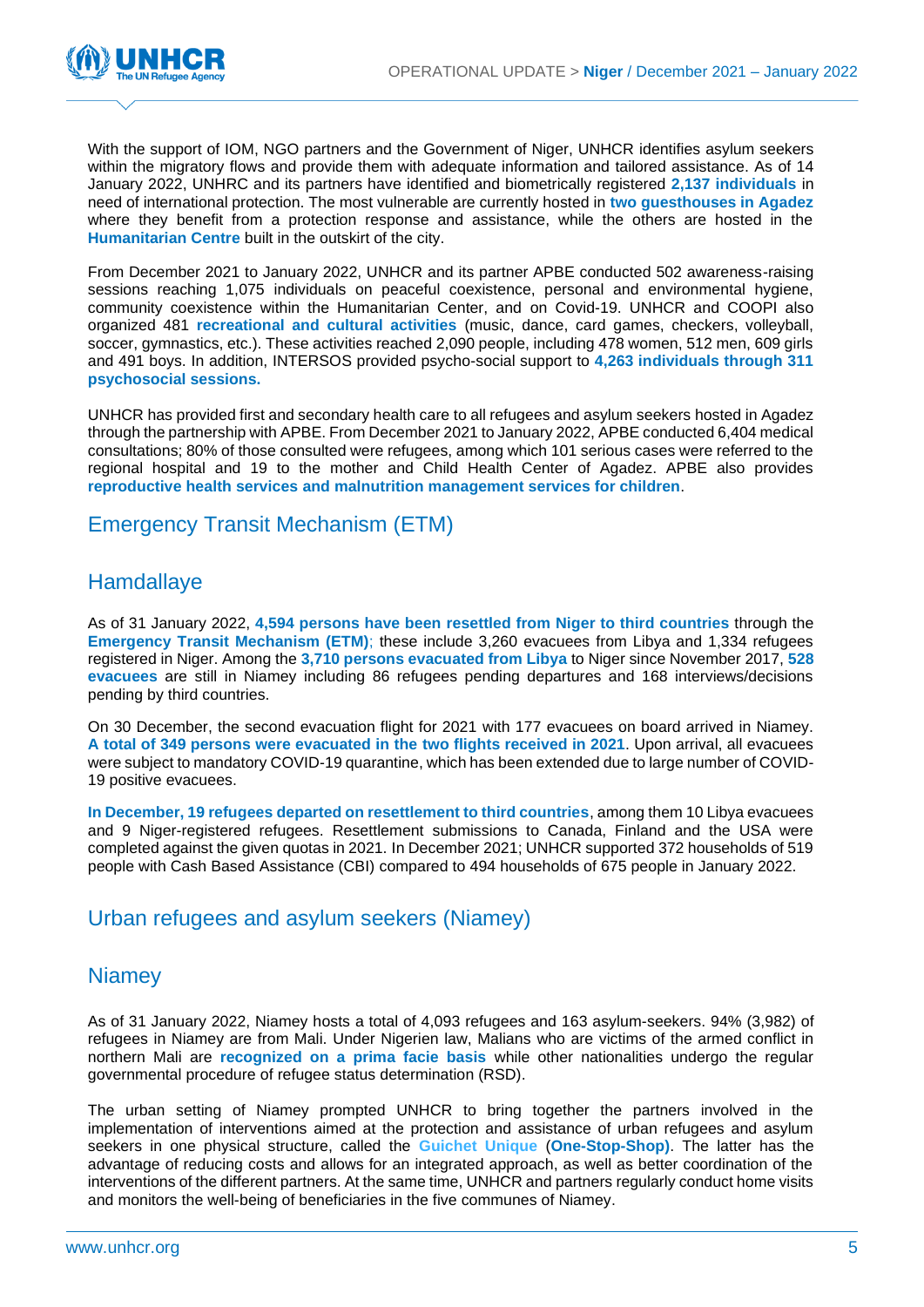![](_page_5_Picture_1.jpeg)

UNHCR manages several temporary housing facilities in cooperation with implementing partners organizations to ensure adequate protection for persons with specific vulnerabilities. To ensure inclusivity and accountability, UNHCR and the Government of Niger regularly cooperates and **supports the Central Refugee Committee of Niamey**, comprised of refugee leaders from various communities. The Committee has played an integral part in outreach efforts, notably during the COVID-19 pandemic.

# Working in partnership

**UNHCR is leading the Protection Cluster in Niger**, which – together with all Protection partners – steers and coordinates the protection actors' interventions, to ensure a coherent protection response in the country. The Cluster also shares information amongst all relevant partners, bridges identified gaps, and ensures the strategic direction of the Humanitarian Response Plan (HRP).

UNHCR interventions aim to move towards economic integration and social inclusion of displaced communities. This approach is fully endorsed by the Government of Niger and is aligned with the **Global Compact for Refugee (GCR) and the Humanitarian-Development Nexus** and is at the core of the joint GoN and **UNHCR's out of camp vision**. UNHCR aims at strengthening relationships with **private sector actors as they are a crucial actor for boosting economic growth** and job creation; as well as at engaging with donors, national and international non-governmental organizations, academia, and the media. The office also works with other government bodies, national and international implementing and operational partners.

Lastly, UNHCR Niger works closely with the National Commission for Eligibility (CNE) to ensure adequate international protection and delivery of multisectoral assistance to its persons of concern.

#### **Special thanks to donors who contributed to UNHCR Niger operation in 2021**

African Development Bank Group | Belgium | Canada | CERF | Education Cannot Wait | European Union | France | Germany | Intesa Sanpaolo | Italy | Luxembourg | Monaco | Spain | Sweden | United States of America | UN Peacebuilding Fund | UN Programme on HIV/AIDS | Private donors

#### **And thanks to donors who gave flexible funding to UNHCR globally in 2021**

Belgium | Canada | Denmark | Finland | France | Germany | Ireland | Italy | Japan | Netherlands | Norway | Spain | Sweden | Switzerland | United Kingdom | United States of America | Private donors in Australia, Germany, Italy, Japan, Republic of Korea, Spain Sweden and the United States

## **CONTACTS**

- Ms. Bettina Schulte, External Relations Officer, [schulte@unhcr.org,](mailto:schulte@unhcr.org) Tel: +227 82 80 39 04
- Mr. Jean Sebastien, Communications Officer, [josset@unhcr.org,](mailto:josset@unhcr.org) +227 90 76 69 77

#### **LINKS: [UNHCR NIGER OPERATION PAGE](https://data.unhcr.org/fr/documents/details/89754) - [TWITTER](https://twitter.com/unhcrniger?lang=fr)**